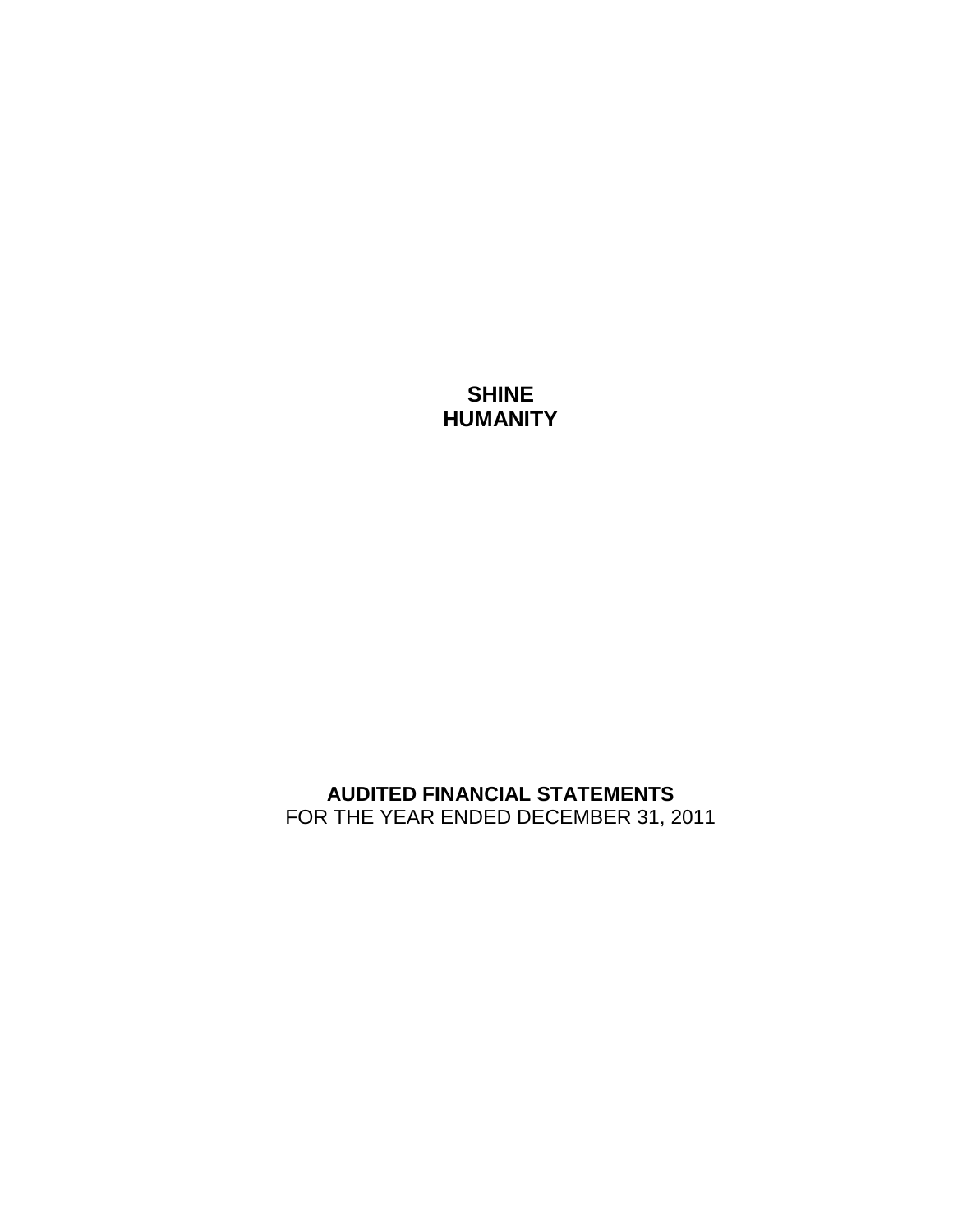

Troy Yoshida CPA, Inc. 12062 Valley View Street Suite 220 Garden Grove, CA 92845 (714) 892-8003 office (714) 898-6873 fax Troy@TroyCPA.com

November 27, 2012

To the Board of Directors of SHINE Humanity

I have audited the accompanying statement of financial position of SHINE Humanity ("Organization") (a nonprofit organization) as of December 31, 2011, and the related statements of activities and cash flows for the year then ended. These financial statements are the responsibility of the Organization's management. My responsibility is to express an opinion on these financial statements based on my audit.

I conducted my audit in accordance with auditing standards generally accepted in the United States of America. Those standards require that I plan and perform the audit to obtain reasonable assurance about whether the financial statements are free of material misstatement. An audit includes examining, on a test basis, evidence supporting the amounts and disclosures in the financial statements. An audit also includes assessing the accounting principles used and significant estimates made by management, as well as evaluating the overall financial statement presentation. I believe that my audit provides a reasonable basis for my opinion.

In my opinion, the financial statements referred to above present fairly, in all material respects, the financial position of SHINE Humanity as of December 31, 2011, and the changes in its net assets and its cash flows for the year then ended in conformity with accounting principles generally accepted in the United States of America.

My audit was conducted for the purpose of forming an opinion on the financial statements as a whole. The schedule of functional expenses on page 5 is presented for purposes of additional analysis and are not a required part of the financial statements. Such information is the responsibility of management and was derived from and relates directly to the underlying accounting and other records used to prepare the financial statements. The information has been subjected to the auditing procedures applied in the audit of the financial statements and certain additional procedures, including comparing and reconciling such information directly to the underlying accounting and other records used to prepare the financial statements or to the financial statements themselves, and other additional procedures in accordance with auditing standards generally accepted in the United States of America. In my opinion, the information is fairly stated in all material respects in relation to the financial statements as a whole.

Troy Kyon

Troy Yoshida CPA, Inc. Garden Grove, CA November 27, 2012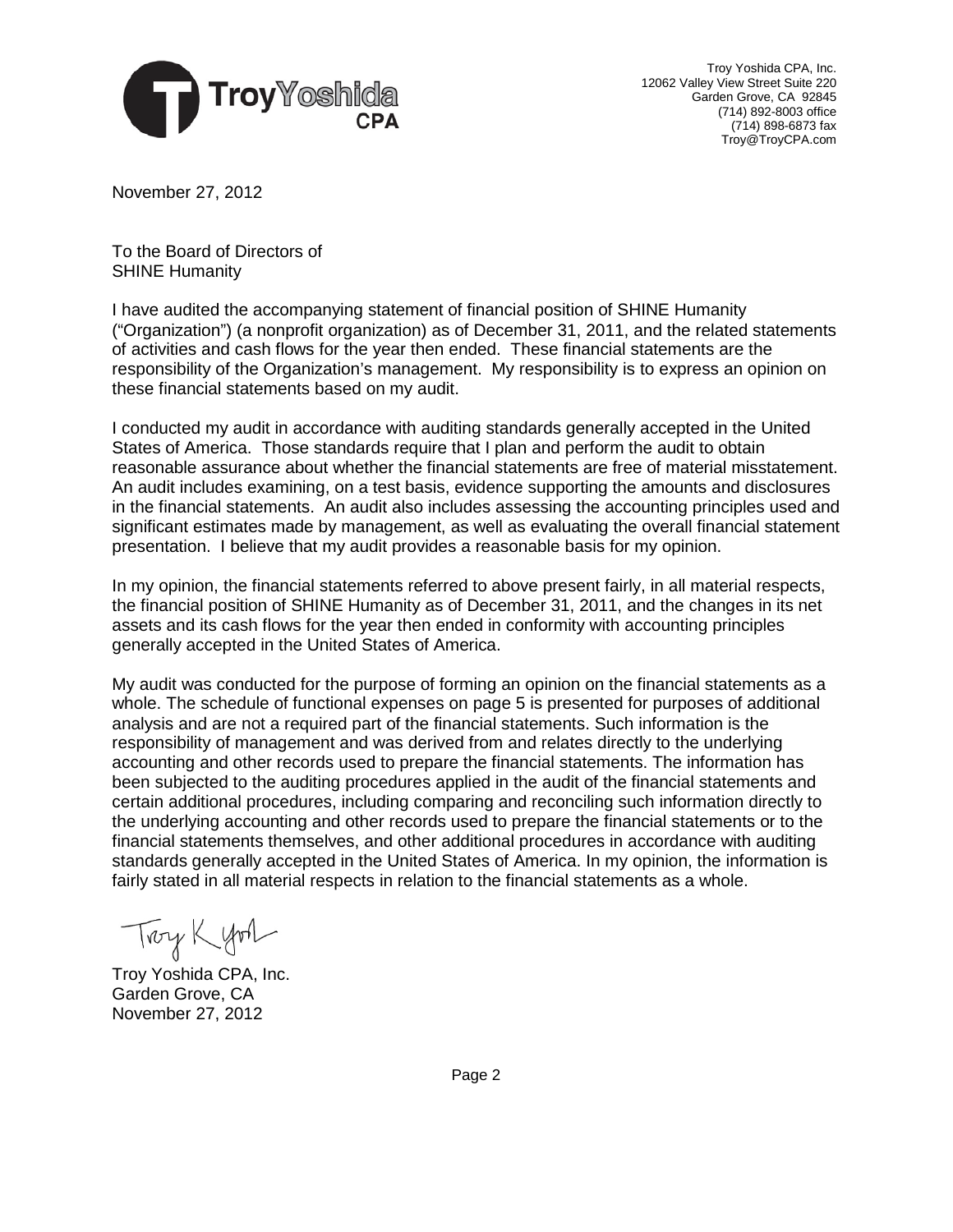## **SHINE HUMANITY STATEMENT OF FINANCIAL POSITION DECEMBER 31, 2011**

|                                           | Total |         |
|-------------------------------------------|-------|---------|
|                                           |       |         |
| <b>ASSETS</b>                             |       |         |
| <b>CURRENT ASSETS:</b>                    |       |         |
| Cash                                      | \$    | 237,873 |
| TOTAL CURRENT ASSETS                      |       | 237,873 |
| <b>OTHER ASSETS:</b>                      |       |         |
| Deposits                                  |       | 535     |
| <b>TOTAL OTHER ASSETS</b>                 |       | 535     |
| <b>TOTAL ASSETS</b>                       | \$    | 238,408 |
| <b>LIABILITIES &amp; NET ASSETS</b>       |       |         |
| <b>CURRENT LIABILITIES:</b>               |       |         |
| Payroll Taxes Payable                     | \$    | 426     |
| Sales Tax Payable                         |       | 46      |
| <b>TOTAL CURRENT LIABILITIES</b>          |       | 472     |
| <b>NET ASSETS:</b>                        |       |         |
| Unrestricted                              |       | 237,936 |
| <b>TOTAL NET ASSETS</b>                   |       | 237,936 |
|                                           |       |         |
| <b>TOTAL LIABILITIES &amp; NET ASSETS</b> | \$    | 238,408 |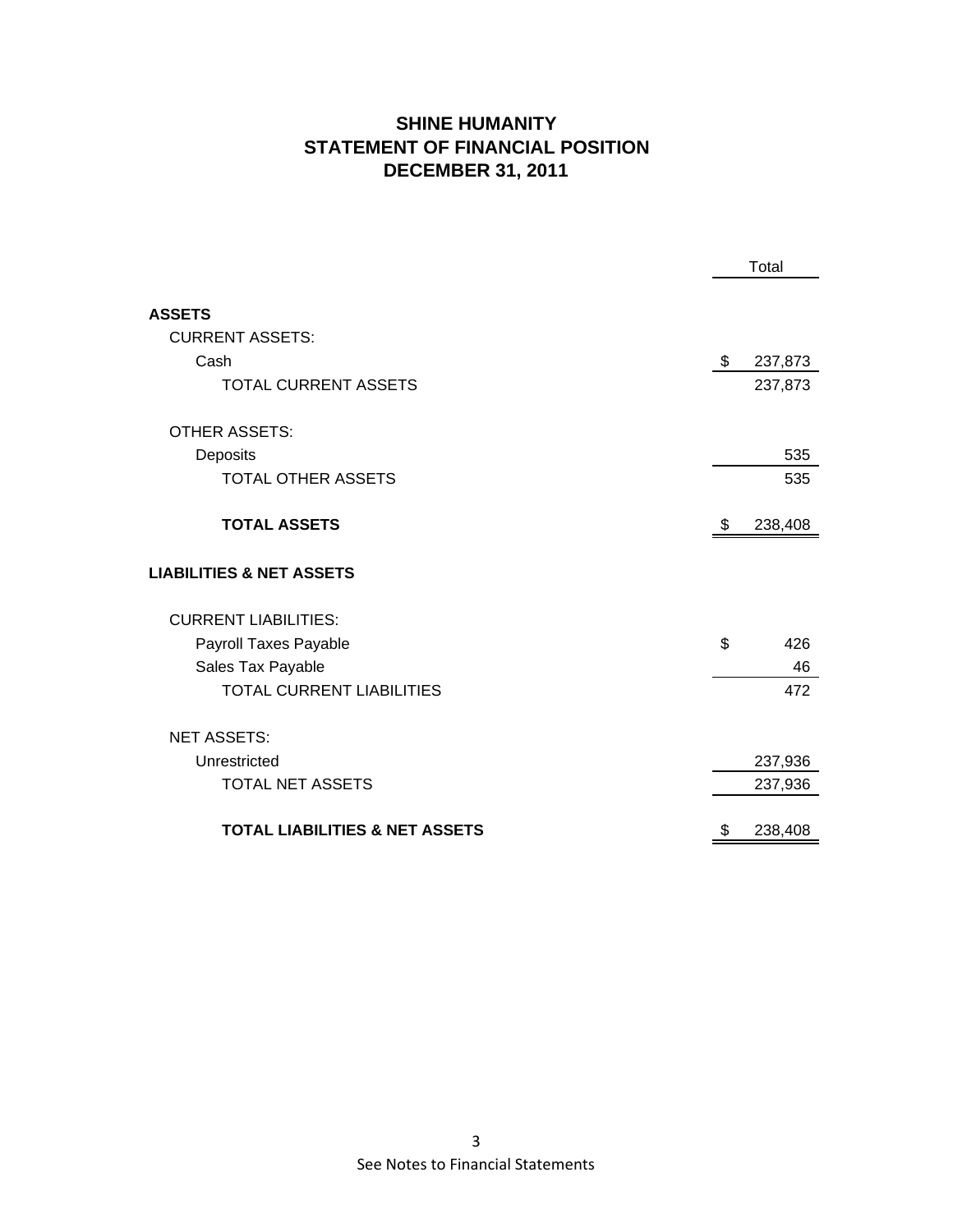## **SHINE HUMANITY STATEMENT OF ACTIVITIES FOR THE YEAR ENDED DECEMBER 31, 2011**

|                                        |     | Unrestricted |  |
|----------------------------------------|-----|--------------|--|
| <b>REVENUES AND OTHER SUPPORT</b>      |     |              |  |
| Contributions                          | \$  | 389,121      |  |
| <b>Fundraisers</b>                     |     | 184,081      |  |
| Misc Income                            |     | 1,938        |  |
|                                        |     |              |  |
| TOTAL REVENUES AND OTHER SUPPORT       |     | 575,140      |  |
|                                        |     |              |  |
| <b>EXPENSES</b>                        |     |              |  |
| Program Expenses                       | \$. | 547,838      |  |
| <b>Management and General</b>          |     | 50,470       |  |
| Fundraising                            |     | 57,610       |  |
| <b>TOTAL EXPENSES</b>                  |     | 655,918      |  |
|                                        |     |              |  |
| <b>CHANGE IN NET ASSETS</b>            | \$  | (80, 778)    |  |
|                                        |     |              |  |
| <b>NET ASSETS AT BEGINNING OF YEAR</b> | \$  | 318,714      |  |
|                                        |     |              |  |
| <b>NET ASSETS AT END OF YEAR</b>       | \$  | 237,936      |  |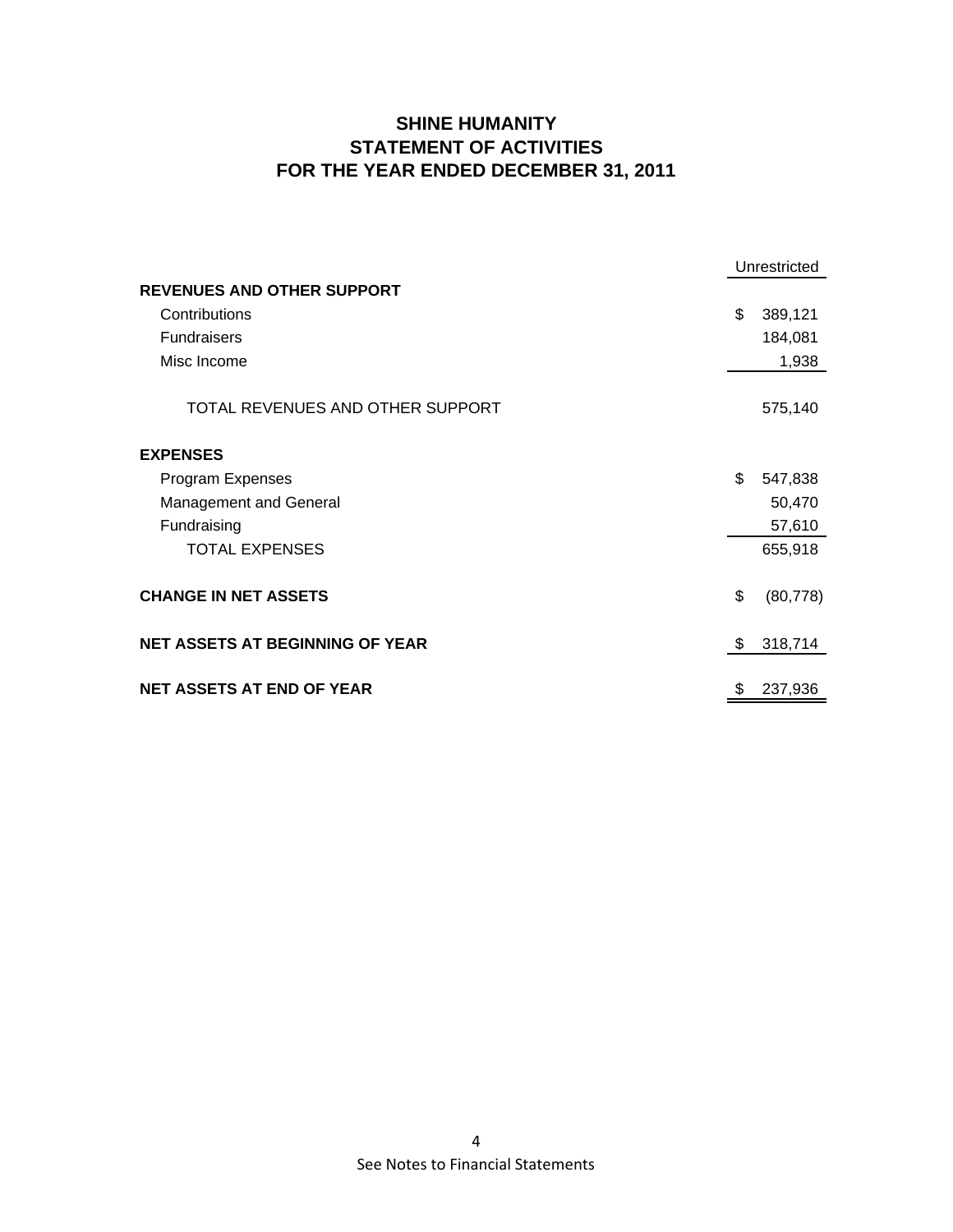## **SHINE HUMANITY STATEMENT OF FUNCTIONAL EXPENSES FOR THE YEAR ENDED DECEMBER 31, 2011**

|                                    | Program |          | Management  |        |             |        |       |         |
|------------------------------------|---------|----------|-------------|--------|-------------|--------|-------|---------|
|                                    |         | Services | and General |        | Fundraising |        | Total |         |
|                                    |         |          |             |        |             |        |       |         |
| Grants                             | \$      | 487,685  | \$          |        | \$          |        | \$    | 487,685 |
| <b>Program Expenses</b>            |         | 27,731   |             |        |             |        |       | 27,731  |
| <b>Advertising &amp; Promotion</b> |         |          |             |        |             | 3,765  |       | 3,765   |
| <b>Bank Fees</b>                   |         |          |             | 2,314  |             |        |       | 2,314   |
| <b>Computer Expense</b>            |         |          |             | 2,483  |             |        |       | 2,483   |
| <b>Conferences &amp; Meetings</b>  |         |          |             | 295    |             |        |       | 295     |
| Contributions                      |         | 100      |             |        |             |        |       | 100     |
| Dues & Subscriptions               |         |          |             | 367    |             |        |       | 367     |
| <b>Fundraising Expenses</b>        |         |          |             |        |             |        |       |         |
| <b>Contracted Services</b>         |         |          |             |        |             | 3,240  |       | 3,240   |
| <b>Equipment Rental</b>            |         |          |             |        |             | 4,790  |       | 4,790   |
| <b>Facility Rental</b>             |         |          |             |        |             | 1,510  |       | 1,510   |
| Insurance                          |         |          |             | 1,130  |             |        |       | 1,130   |
| Miscellaneous                      |         | 90       |             | 4,695  |             |        |       | 4,785   |
| Office Expense                     |         |          |             | 1,808  |             |        |       | 1,808   |
| Payroll                            |         | 21,752   |             | 21,752 |             | 21,752 |       | 65,256  |
| <b>Payroll Taxes</b>               |         | 2,184    |             | 2,184  |             | 2,184  |       | 6,552   |
| Permits & Fees                     |         |          |             | 133    |             |        |       | 133     |
| Postage & Delivery                 |         |          |             | 1,108  |             |        |       | 1,108   |
| Printing                           |         |          |             | 2,023  |             | 1,201  |       | 3,224   |
| <b>Professional Fees</b>           |         | 3,174    |             | 2,646  |             | 174    |       | 5,994   |
| Rent                               |         |          |             | 1,546  |             | 1,546  |       | 3,092   |
| Supplies                           |         |          |             | 1,889  |             | 7,203  |       | 9,092   |
| Telephone                          |         |          |             | 2,389  |             |        |       | 2,389   |
| Travel                             |         | 5,122    |             | 1,708  |             | 10,245 |       | 17,075  |
|                                    |         |          |             |        |             |        |       |         |
| <b>TOTAL EXPENSES</b>              | \$      | 547,838  | \$          | 50,470 | \$          | 57,610 | \$    | 655,918 |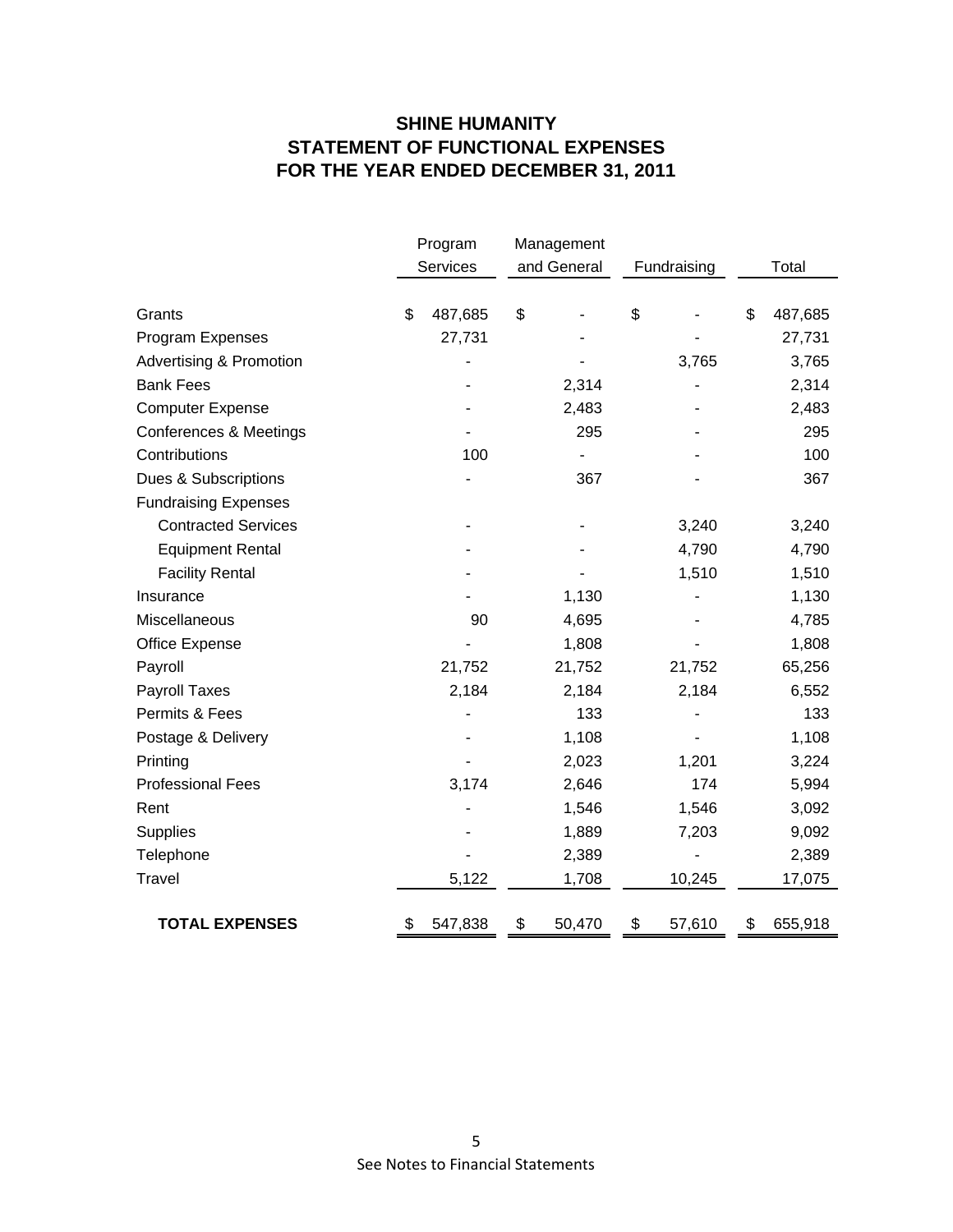## **SHINE HUMANITY STATEMENT OF CASH FLOWS FOR THE YEAR ENDED DECEMBER 31, 2011**

| <b>CASH FLOWS FROM OPERATING ACTIVITIES</b>        |    |           |
|----------------------------------------------------|----|-----------|
| Change in Net Assets                               | \$ | (80, 778) |
|                                                    |    |           |
| Adjustments to Reconcile Change in Net Assets      |    |           |
| To Net Cash Provided by Operating Activities:      |    |           |
| Changes in Operating Assets and Liabilities:       |    |           |
| (Increase) Decrease in Officer Advances            |    | 5,770     |
| Increase (Decrease) in Accrued Payroll             |    | (8,000)   |
| Increase (Decrease) in Sales Tax Payable           |    | 46        |
| Increase (Decrease) in Payroll Taxes Payable       |    | (2, 442)  |
| NET CASH PROVIDED (USED) BY OPERATING ACTIVITIES   |    | (85, 404) |
| <b>CASH FLOWS FROM INVESTING ACTIVITIES</b>        |    |           |
| Increase in Deposits                               |    | (535)     |
| NET CASH PROVIDED (USED) BY INVESTING ACTIVITIES   |    | (535)     |
| NET INCREASE (DECREASE) IN CASH & CASH EQUIVALENTS |    | (85, 939) |
| <b>BEGINNING CASH AND CASH EQUIVALENTS</b>         | S  | 323,812   |
| <b>ENDING CASH AND CASH EQUIVALENTS</b>            |    | 237,873   |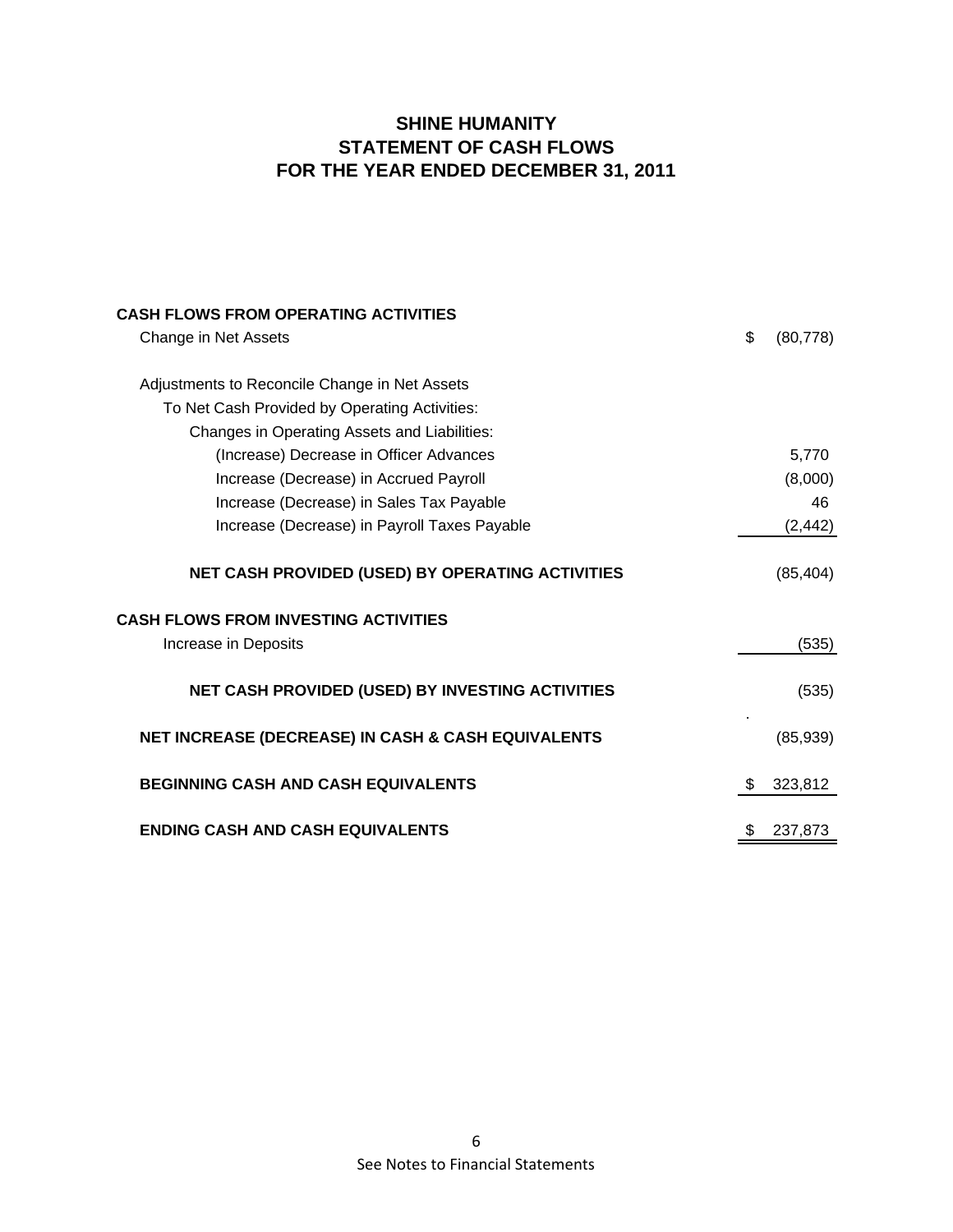## **SHINE HUMANITY NOTES TO FINANCIAL STATEMENTS December 31, 2011**

#### 1. Summary of Significant Accounting Policies

#### Nature of Organization

SHINE Humanity provides humanitarian, medical and disaster relief assistance to global communities in need, specifically Pakistan; while establishing long term medical solutions. The Organization's support comes entirely from donor contributions.

#### Basis of Presentation

The Organization follows the provisions of Statement of Financial Accounting Standards ("SFAS") No. 117, *Financial Statements of Not-for-Profit Organizations*. Under SFAS No. 117, the Organization reports amounts in the accompanying financial statements for each of three classes of net assets: unrestricted net assets, temporarily restricted net assets and permanently restricted net assets.

> *Unrestricted Net Assets* – Net assets that are not subject to donor-imposed restrictions. Unrestricted net assets generally result from unrestricted contributions and interest and dividends, less expenses incurred in providing services and fundraising and other administrative expenses.

> *Temporarily Restricted Net Assets* – Net assets that are subject to donorimposed restrictions that require the passage of time or the occurrence of a specific event to become available for unrestricted use. As of December 31, 2011, there were no temporarily restricted net assets.

> *Permanently Restricted Net Assets* – Net assets are subject to donorimposed restrictions that may be maintained permanently while permitting the Organization to use or expense part or all of the income derived from the donated assets. As of December 31, 2011, there were no permanently restricted net assets.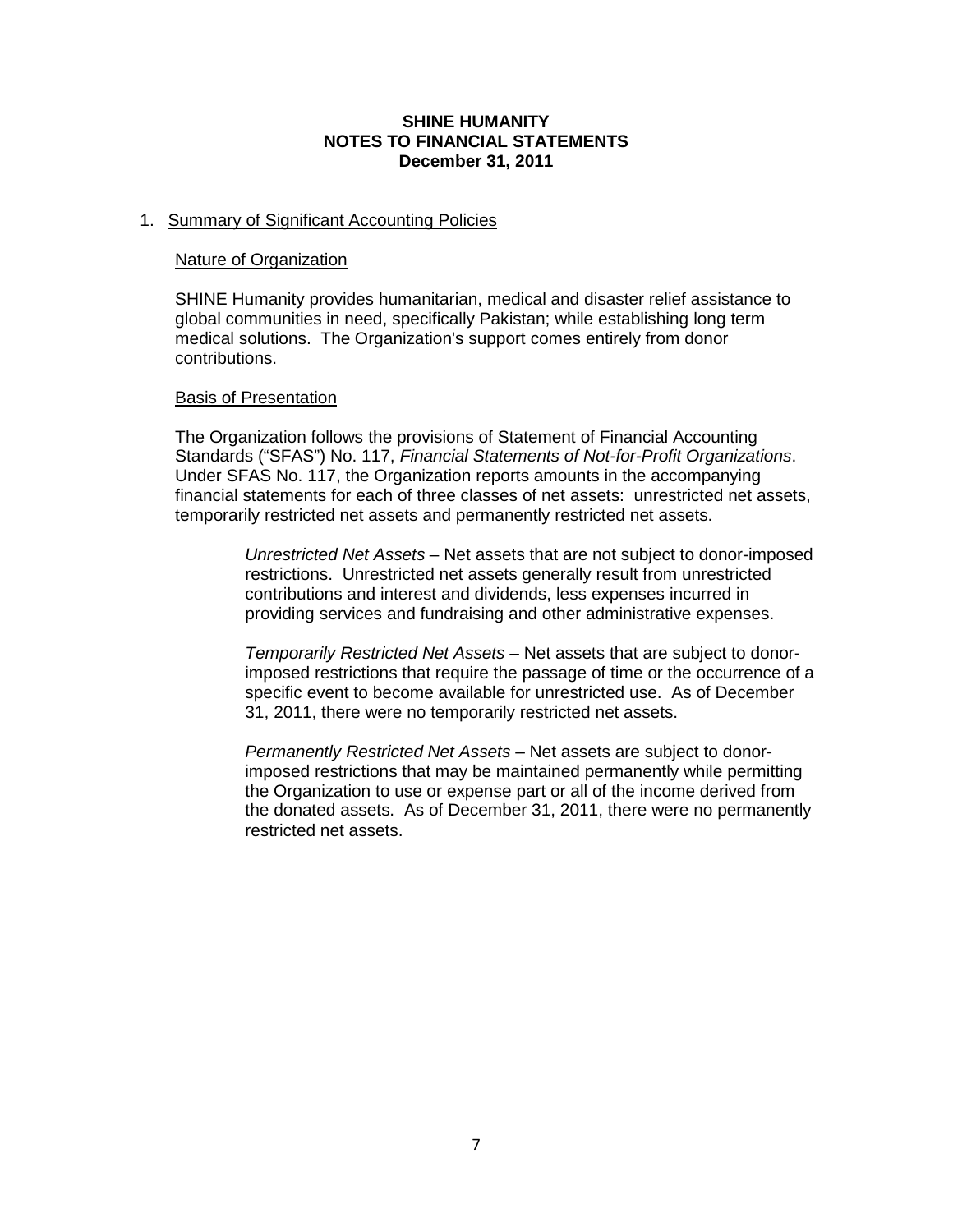## **SHINE HUMANITY NOTES TO FINANCIAL STATEMENTS (Continued) December 31, 2011**

## 1. Summary of Significant Accounting Policies – (Continued)

## Basis of Presentation – (continued)

The Organization also follows the provisions of SFAS No. 116, *Accounting for Contributions Received and Contributions Made*. Under SFAS No. 116, the Organization records gifts of cash and other assets as temporarily restricted net assets if they are received with donor stipulations that limit the use of the donated assets. When a donor restriction expires, a stipulated time restriction ends or a purpose restriction is accomplished, temporarily restricted net assets are reclassified to unrestricted net assets and reported in the statement of activities as net assets released from donor restrictions. Donor-restricted contributions, whose restrictions are met within the fiscal year, are reported as unrestricted revenues, gains and other support.

## Use of Estimates and Assumptions

The preparation of financial statements in conformity with accounting principles generally accepted in the United States of America requires management to make estimates and assumptions that affect the reported amounts of assets and liabilities and disclosure of contingent assets and liabilities at the date of the financial statements, and the reported amounts of revenues and expenses during the reporting period. Actual results could differ from those estimates.

#### Basis of Accounting

The financial statements of the Organization have been prepared on the accrual basis of accounting in accordance with the accounting principles generally accepted in the United States of America.

#### Cash and Cash Equivalents

Cash and cash equivalents include all monies in banks and highly liquid investments with maturity dates of less than three months.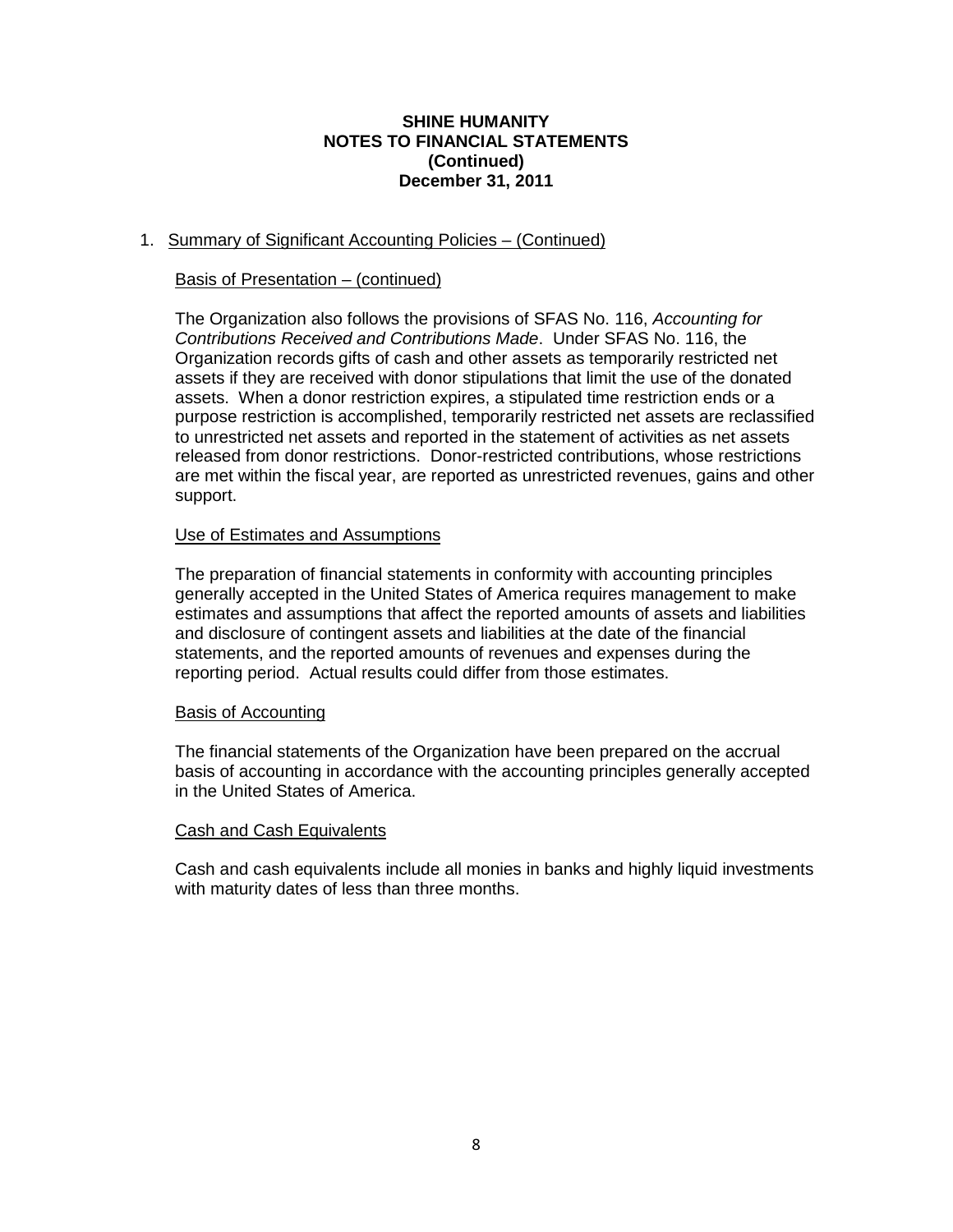## **SHINE HUMANITY NOTES TO FINANCIAL STATEMENTS (Continued) December 31, 2011**

## 1. Summary of Significant Accounting Policies – (Continued)

#### Concentration of Credit Risk

The Organization occasionally maintains deposits in excess of federally insured limits. Statement of Financial Accounting Standards No. 105 identifies these items as a concentration of credit risk requiring disclosure, regardless of the degree of risk. The risk is managed by maintaining all deposits in high quality financial institutions.

#### Revenues and Support

The Organization receives almost all of its revenues from donor contributions and fundraising events.

#### Functional Allocation of Expenses

The costs of providing the various programs and other activities have been summarized on a functional basis in the Statement of Activities and in the Statement of Functional Expenses. Accordingly, certain costs have been allocated among the programs and supporting services benefited.

#### Income Taxes

The Organization is a not-for-profit organization, as described in Section 501(c)(3) of the Internal Revenue Code and corresponding state law. Accordingly, the Organization is exempt from federal and state income taxes.

During 2012, the IRS initiated a routine examination of the Organization for the year ended 12/31/2010. As of the date of this report, the IRS has commenced its examination and made no final determination. In addition, the Organization has no uncertain tax position that qualifies for recognition or disclosure in the financial statements. Therefore, no accrued liability has been recorded.